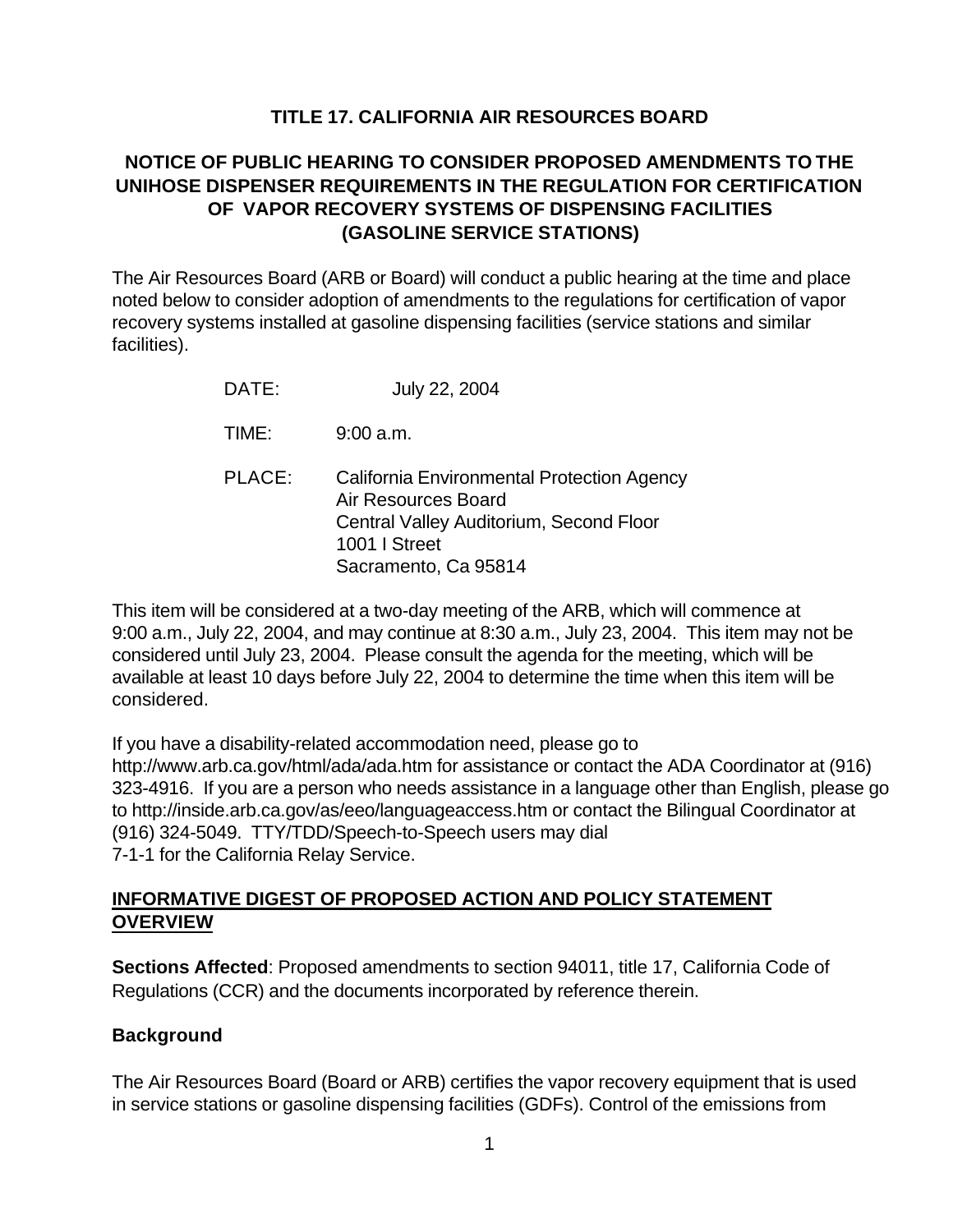GDFs is necessary to reduce emissions that lead to the formation of ozone and to control emissions of benzene, a constituent of gasoline vapor that has been identified as a toxic air contaminant. The ARB is currently implementing the Enhanced Vapor Recovery (EVR) program, which requires that vapor recovery systems be compatible with fueling onboard refueling vapor recovery (ORVR) vehicles by April 1, 2005. The EVR program requires several additional standards to be met by April 1, 2009.

#### **Need for Amendment and Adoption**

Section 4.11 of CP-201, "Certification Procedure for Vapor Recovery Systems at Gasoline Dispensing Facilities," describes the requirements for unihose dispensers. Section 4.11 currently triggers replacement of some dispensers if more than 50% of the dispenser vapor piping is modified. Modification of the dispenser vapor piping is necessary for some ORVR compatibility system upgrades. Gasoline marketers recently commented that costs to upgrade to ORVR compatible systems could be as high as \$75,000 per station where dispenser replacement is required. This cost increase reduces the cost-effectiveness of the ORVR compatibility requirement. Therefore, the amendments are needed to eliminate high costs associated with dispenser replacement for GDF operators who must upgrade to ORVR compatible vapor recovery systems by April 1, 2005.

## **Summary of Staff Proposal**

ARB staff proposes to revise section 4.11 of CP-201, "Certification Procedure for Vapor Recovery Systems at Gasoline Dispensing Facilities," and to amend title 17, CCR, sections 94011, which incorporates CP-201 by reference.

The proposed amendment will remove language that triggers conversion to a unihose dispenser when modifying vapor piping in the dispensers. Section 4.11 will still require unihose dispensers for new facilities and for facilities that replace more than 50% of the dispensers. Dispensers that must be replaced due to damage resulting from an accident or vandalism may be replaced with the previously installed dispenser type.

## **Comparable Federal Regulations**

There are no comparable federal regulations that certify gasoline recovery systems for service stations; however, changes to ARB vapor recovery regulations have a national impact. ARB certification is required by most other states which mandate Phase I or Phase II vapor recovery at service stations.

## **AVAILABILITY OF DOCUMENTS AND AGENCY CONTACT PERSON**

The ARB staff has prepared a Staff Report: Initial Statement of Reasons (ISOR) for the proposed regulatory action that includes a summary of the environmental and economic impacts of the proposal. The report is entitled: "Staff Report: Initial Statement of Reasons for Proposed Rulemaking, Public Hearing to Consider Proposed Amendments to the Unihose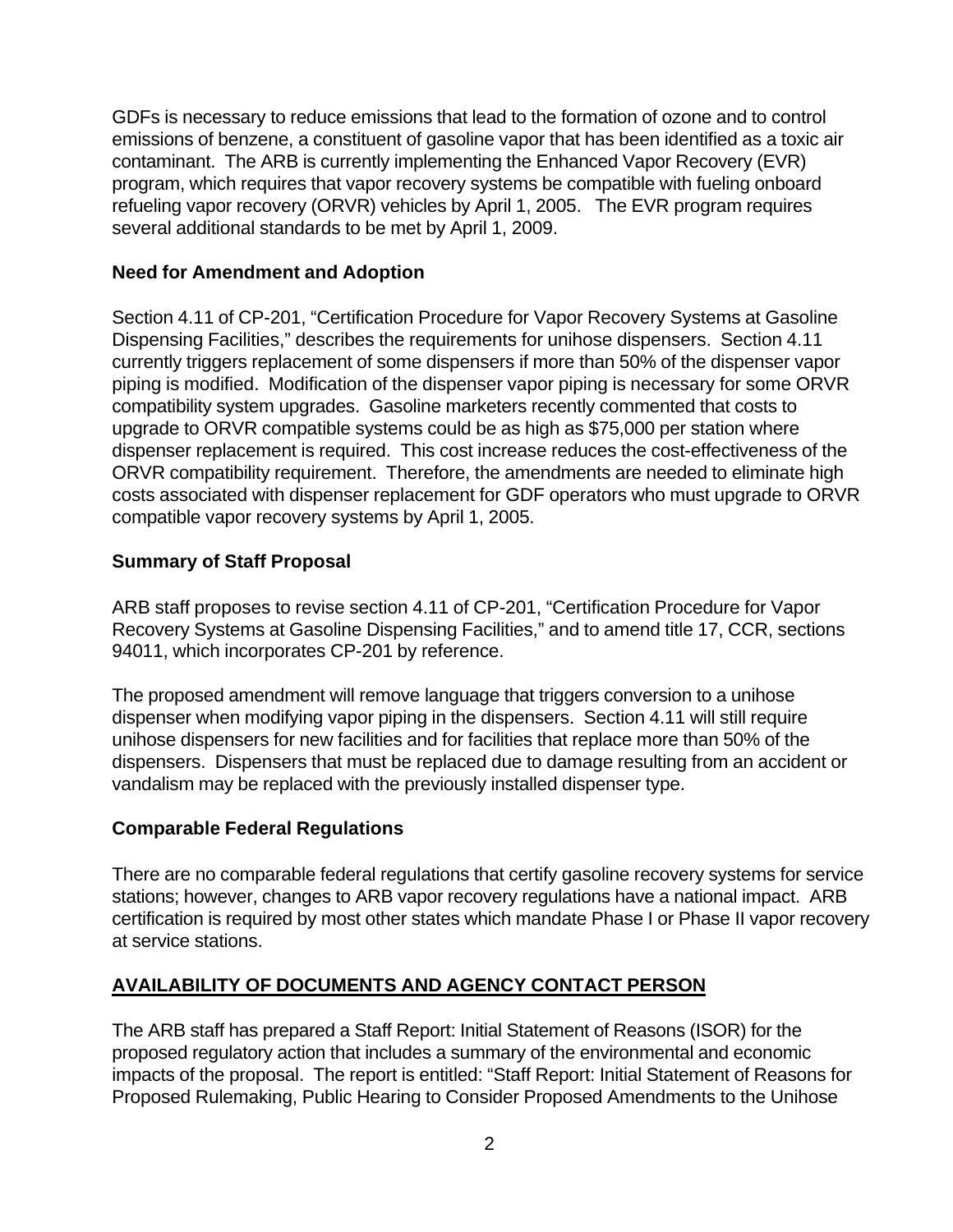Dispenser Requirements in the Regulation for Certification of Vapor Recovery Systems of Dispensing Facilities (Gasoline Service Stations)."

The ARB has determined that it is not feasible to draft the proposed regulatory action in plain noncontrolling English due to the technical nature of the regulations; however, a plain English summary of the proposed regulatory action is available from the agency contact person named in this notice, and is also contained in Section V, "Reasons and Summary of Proposed Amendments to the Certification Procedure (CP-201)," of the ISOR for this regulatory action.

Copies of the ISOR and full text of the proposed regulatory language, in underline and strikeout format to allow for comparison with the existing regulations, may be obtained from the ARB's Public Information Office, Visitors and Environmental Services Center, 1001 I Street, First Floor, Sacramento, California 95814, (916) 322-2990, at least 45 days prior to the scheduled hearing (July 22, 2004).

Upon its completion, the Final Statement of Reasons (FSOR) will be available and copies may be requested from the agency contact persons in this notice, or may be accessed on the web site listed below.

Requests for printed documents and inquiries concerning the substance of the proposed regulations may be directed to the designated agency contact persons: Cindy Castronovo or George Lew, Engineering and Certification Branch, Monitoring and Laboratory Division, at (916) 327-0900.

Further, the agency representative and designated back-up contact persons to whom nonsubstantive inquiries concerning the proposed administrative action may be directed are Artavia Edwards, Manager, Board Administration and Regulatory Coordination Unit, (916) 322-6070, or Alexa Malik, Regulations Coordinator, (916) 322-4011. The Board has compiled a record for this rulemaking action, which includes all the information upon which the proposal is based. This material is available for inspection upon request to the contact persons.

If you are a person with a disability and desire to obtain this document in an alternative format, please go to<http://www.arb.ca.gov/html/ada/ada.htm>for assistance or contact the ADA Coordinator at (916) 323-4916. If you are a person who needs assistance in a language other than English, please go to<http://inside.arb.ca.gov/as/eeo/languageaccess.htm>or contact the Bilingual Coordinator at (916) 324-5049. TTY/TDD/Speech-to-Speech users may dial 7-1-1 for the California Relay Service.

This notice, the ISOR, and all subsequent regulatory documents, including the FSOR, when completed, are available on the ARB Internet site for this rulemaking at [http://www.arb.ca.gov/regact/unihose.htm.](http://www.arb.ca.gov/regact/unihose.htm)

## **COSTS TO PUBLIC AGENCIES AND TO BUSINESSES AND PERSONS AFFECTED**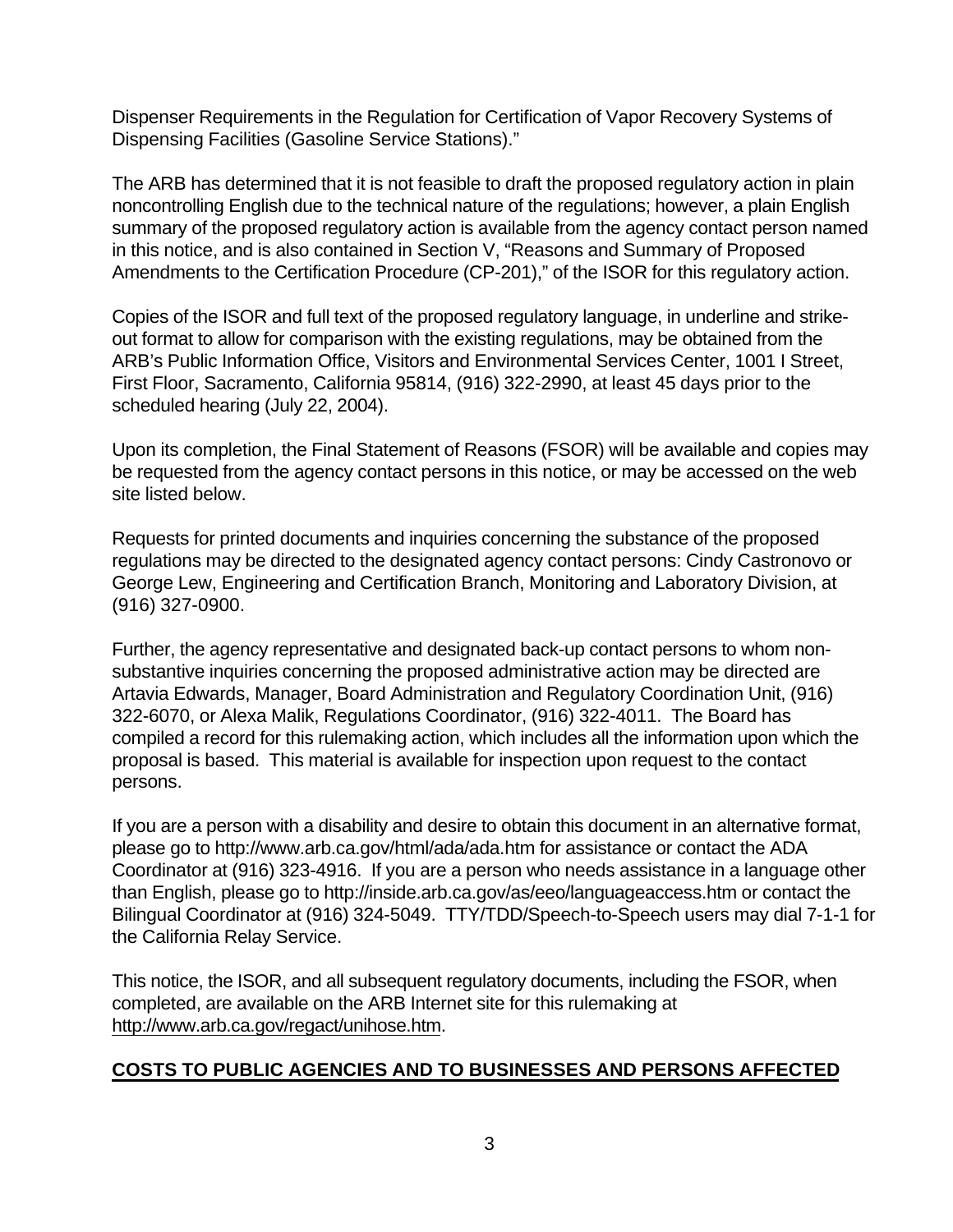The determinations of the Board's Executive Officer concerning the cost or savings necessarily incurred by public agencies and private persons and businesses in reasonable compliance with the proposed regulatory action are presented below.

In developing this regulatory proposal, the ARB staff evaluated the potential economic impacts on representative private persons and businesses. The ARB has determined that some gasoline station operators may save \$2,000 to \$65,000 by not having to convert existing dispensers to the unihose configuration while complying with the ORVR compatibility requirement. The ARB is not aware of any costs that a representative private person or business would necessarily incur in reasonable compliance with the proposed action. Gasoline dispensing facilities operated by state and local agencies, such as the Department of General Services, California Highway Patrol or Caltrans may realize similar cost savings.

Pursuant to Government Code sections 11346.5(a)(5) and 11346.5(a)(6), the Executive Officer has determined that the proposed regulatory action will not create costs or savings, as defined in Government Code section 11346.5(a)(6), to any state agency or in federal funding to the state, costs or mandate to any local agency or school district whether or not reimbursable by the state pursuant to part 7 (commencing with section 17500), division 4, title 2 of the Government Code, except as discussed above, or other nondiscretionary savings to state or local agencies.

The Executive Officer has made an initial determination that the proposed regulatory action will not have a significant statewide adverse economic impact directly affecting businesses, including the ability of California businesses to compete with businesses in other states, or on representative private persons.

In accordance with Government Code section 11346.3, the Executive Officer has initially determined that the proposed amendments will not affect the creation or elimination of jobs within the State of California, the creation of new businesses and the elimination of existing businesses within the State of California, and the expansion of businesses currently doing business within the State of California.

The Executive Officer has also determined, pursuant to title 1, CCR, section 4, that the proposed regulatory action will affect small businesses that own or operate GDFs.

In accordance with Government Code sections 11346.3(c) and 11346.5(a)(11), the Executive Officer has found that the reporting requirements in the regulations and incorporated documents that apply to businesses are necessary for the health, safety, and welfare of the people of the State of California.

Before taking final action on the proposed regulatory action, the ARB must determine that no reasonable alternative considered by the ARB or that has otherwise been identified and brought to the attention of the ARB would be more effective in carrying out the purpose for which the action is proposed or would be as effective and less burdensome to affected private persons or businesses than the proposed action.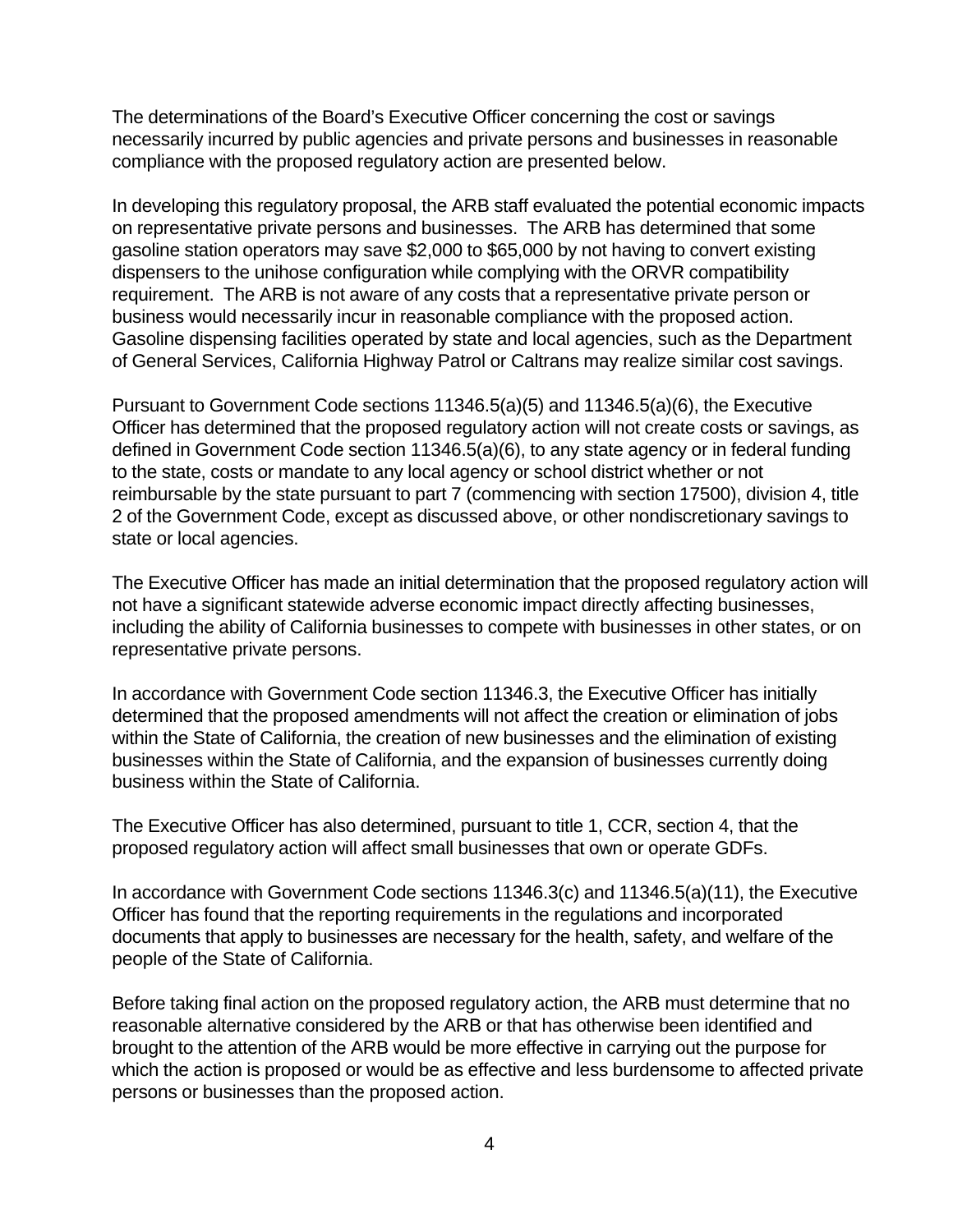A detailed assessment of the economic impacts of the proposed regulatory action can be found in the ISOR.

## **SUBMITTAL OF COMMENTS**

The public may present comments relating to this matter orally or in writing at the hearing, and in writing, or by e-mail before the hearing. To be considered by the Board, written submissions not physically submitted at the hearing must be received no later than **12:00 noon July 21, 2004,** and addressed to the following:

Postal Mail is to be sent to:

Clerk of the Board Air Resources Board 1001 I Street, 23<sup>rd</sup> Floor Sacramento, CA 95814

Electronic mail is to be sent to: [unihose@listserv.arb.ca.gov](mailto:unihose@listserv.arb.ca.gov) and received at the ARB no later than **12:00 noon July 21, 2004.** 

Facsimile submissions are to be transmitted to the Clerk of the Board at (916) 322-3928 and received at the ARB no later than **12:00 noon July 21, 2004.** 

The Board requests, but does not require, 30 copies of any written statement be submitted and that all written statements be filed at least 10 days prior to the hearing so that ARB staff and Board Members have time to fully consider each comment. The ARB encourages members of the public to bring any suggestions for modification of the proposed regulatory action to the attention of staff in advance of the hearing.

## **STATUTORY AUTHORITY**

This regulatory action is proposed under the authority granted to the ARB in sections 39600, 39601, 39607, and 41954 of the Health and Safety Code. This action is proposed to implement, interpret, or make specific sections 39515, 41954, 41956.1, 41959, 41960 and 41960.2 of the Health and Safety Code.

#### **HEARING PROCEDURES**

The public hearing will be conducted in accordance with the California Administrative Procedure Act, title 2, division 3, part 1, chapter 3.5 (commencing with section 11340) of the Government Code.